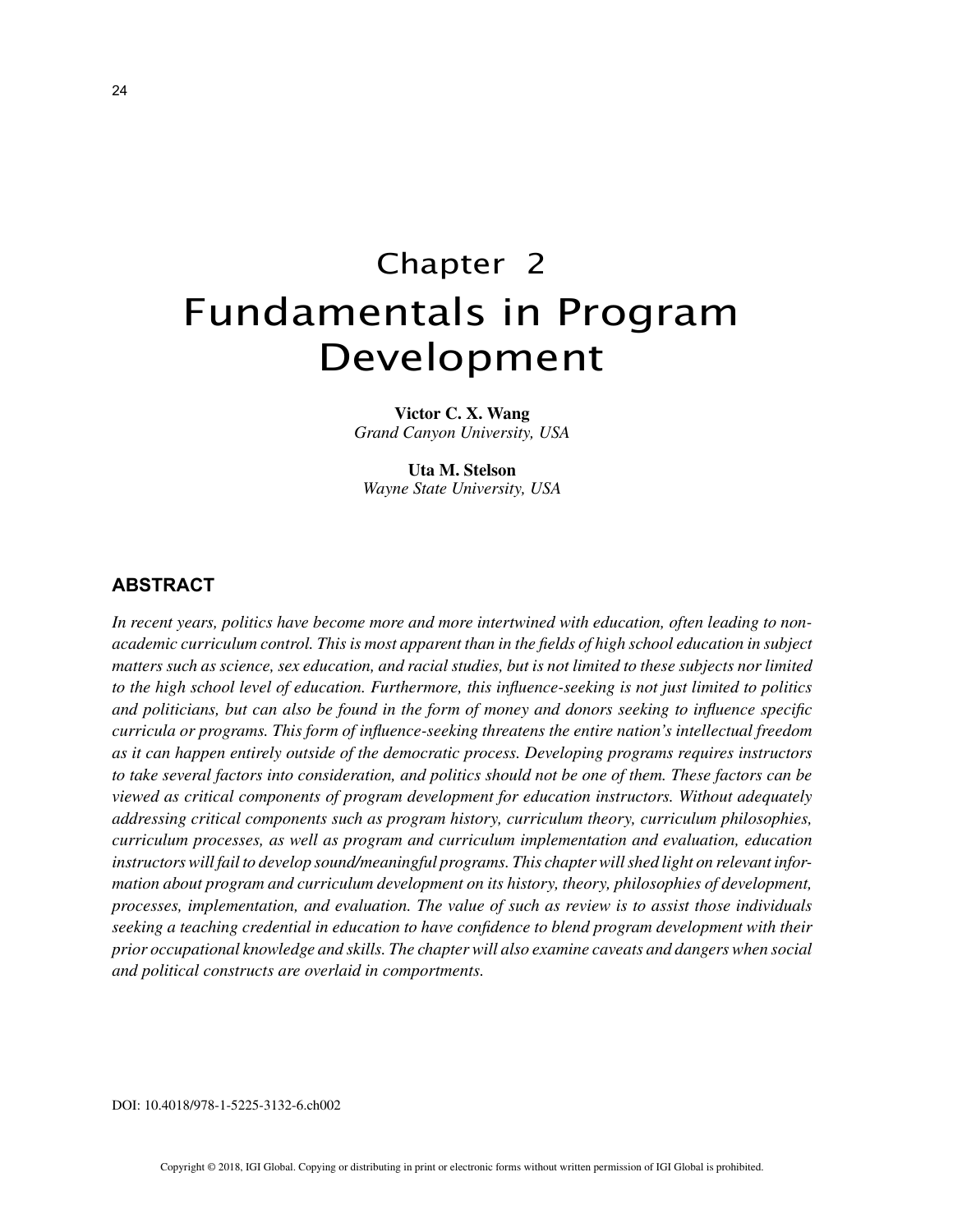# **INTRODUCTION: WHERE CURRICULUM MAY GO ADRIFT**

# **The Governance of Curriculum**

Colleges are no longer able to establish curriculum and the pacing of certain courses due to accreditation bodies such as the National Council for Accreditation of Teacher Education (NCATE) (Russo & Brittain, 2012). The professoriate does not have the freedom to expand or develop the curriculum as it sees fit, although the members of the professoriate are the knowledge experts (Russo & Brittain, 2012). Course assignments and assessments are also driven by these standards, inhibiting academic and intellectual freedom; public universities are internally and externally monitored in terms of assessments. Curriculum governance at the higher education level has been hampered (Russo & Brittain, 2012). It is unfortunate that curriculum could not be in the hands of the professoriate whose members are the experts and have attained terminal degrees in their area of expertise, curtailing the contribution of faculty intelligentsia by trustees and boards controlling the universities, state governors, state legislatures, and political factions with their own agendas (Russo & Brittain, 2012). This situation is a cause of concern for academic and intellectual freedom. Without academic freedom and information from educational voices, political functionaries are controlling the truth within the curriculum, thus democracy and citizen freedom becomes threatened.

# **Non-Academic Curriculum Control**

In terms of non-academic curriculum governance, it could stem from the fact that curriculum is lucrative for those who would like to gain public, or even private, funding. Schools purchase books and all kinds of equipment, which create a benefit for private business and over time may create a system that restricts other vendors from even applying. "With businessmen at the helm of the education system, is it any wonder that by mid-century that system had transitioned into a huge market for business" (Zale, 2012, p. 2). As this is still the current state of affairs, education continues to be a lucrative business for those in private pursuits who wish to have a piece of the marketing pie. In fact, scientific research is often funded by interested businesses or business associations, which can lead to the suppression of unfavorable evidence to misclassification of evidence, both of which can ultimately influence policy-making at every level of government. An egregious example of this has been the efforts of Big Tobacco, which continue to this day, to deny the carcinogenic nature of tobacco smoke, both in the forms of first-hand smoke and second-hand smoke (Bates & Rowell, (n.d.).

Business and other interests that have political, social, and economic agendas, as well as a business mission to increase shareholder wealth could take control of changing curriculum to accomplish this mission. Program and curriculum governance and the privatization of such could lend itself to a hazardous situation for the populus. In this respect, too, entities with political, social, and economic agendas could ultimately control the message when it comes to what is or is not researched and what is and is not taught. Private industries that have involved themselves in the public domain of education and ultimately curriculum are the Gates Foundation, the Rockefeller Foundation, the Carnegie Foundation, the Broad Foundation, and Pearson (Zale, 2012, p. 3).